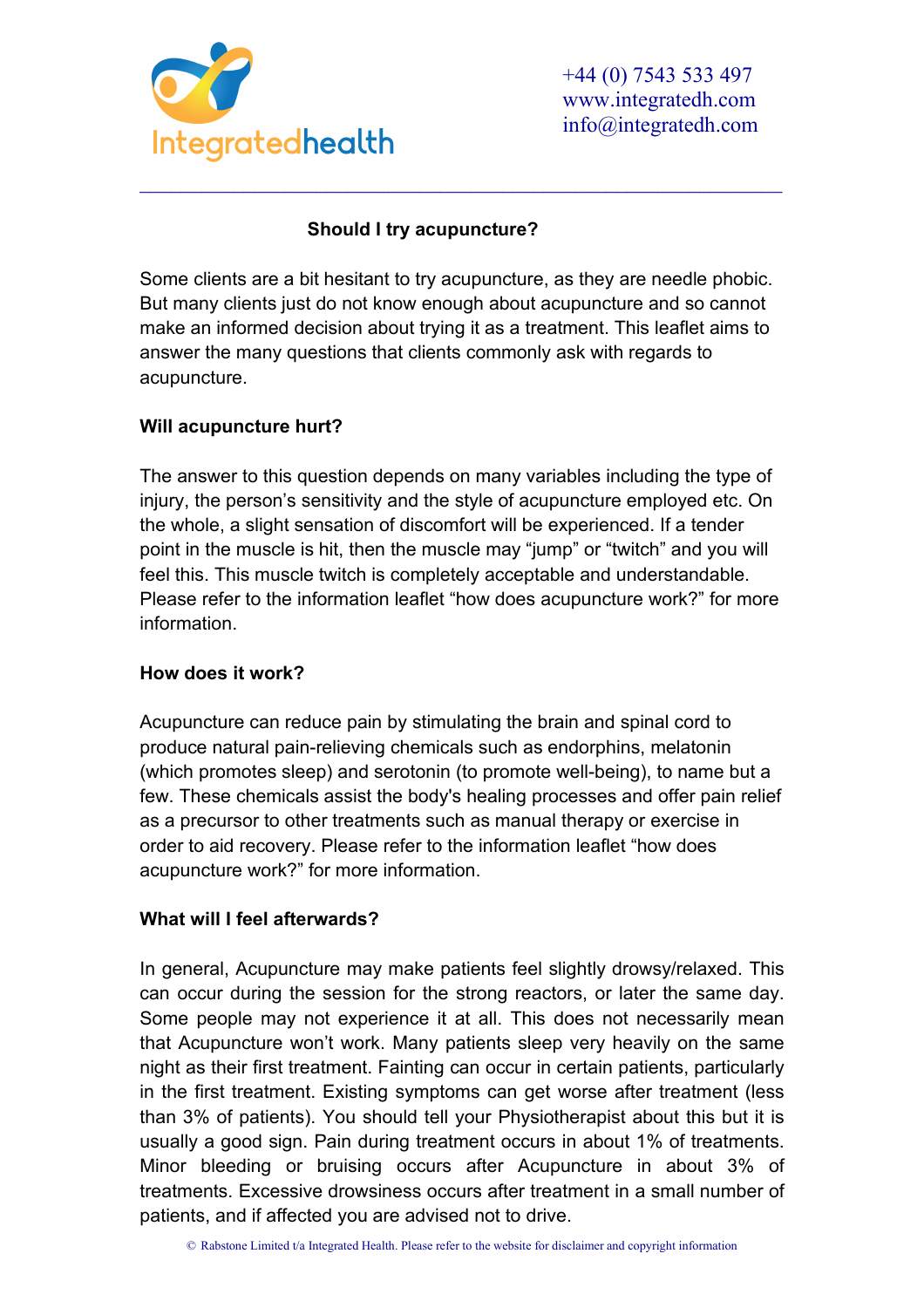

If you experience any severe breathing difficulties or you collapse after receiving acupuncture treatment, then immediately contact your treating physiotherapist, GP and/or local A&E department.

\_\_\_\_\_\_\_\_\_\_\_\_\_\_\_\_\_\_\_\_\_\_\_\_\_\_\_\_\_\_\_\_\_\_\_\_\_\_\_\_\_\_\_\_\_\_\_\_\_\_\_\_\_\_\_\_\_\_\_\_\_\_

### **Is it safe?**

Single-use, pre-sterilised, disposable, CE marked needles are only used.

### **Can I still donate blood if I have acupuncture?**

Yes. Just inform you physiotherapist and they will provide you with a certificate.

### **Where does acupuncture come from?**

Acupuncture forms part of traditional Chinese medicine (TCM). This ancient system of medicine dates back as far as 1000 years BC and is based on a holistic concept of treatment that regards ill health as a manifestation of imbalance in the body's energy. Re-establishing a correct balance is the aim of TCM. Energy is referred to as Qi, (pronounced chee) and is described in terms of Yin energy – quiet and calm and Yang energy –vigorous and exciting. They are complementary opposites and in health exist in a dynamic but balanced state in the body. Practitioners of TCM believe that stimulating certain Acupuncture points on the body can help to restore the balance between Yin and Yang that becomes disturbed in illness.

### **Is acupuncture not just a bunch of nonsense?**

The research into acupuncture is on going and evolving. The scientific evidence base so far is robust enough in that National Institute for health and clinical excellence (NICE) has recommended the [use of acupuncture](http://www.nice.org.uk/newsroom/pressreleases/press_releases.jsp?domedia=1&mid=7D02FA0A-19B9-E0B5-D475EFB91EF4E9E9) in [persistent non specific low back pain.](http://www.nice.org.uk/newsroom/pressreleases/press_releases.jsp?domedia=1&mid=7D02FA0A-19B9-E0B5-D475EFB91EF4E9E9) Please refer to the information leaflet "how does acupuncture work?" for more information.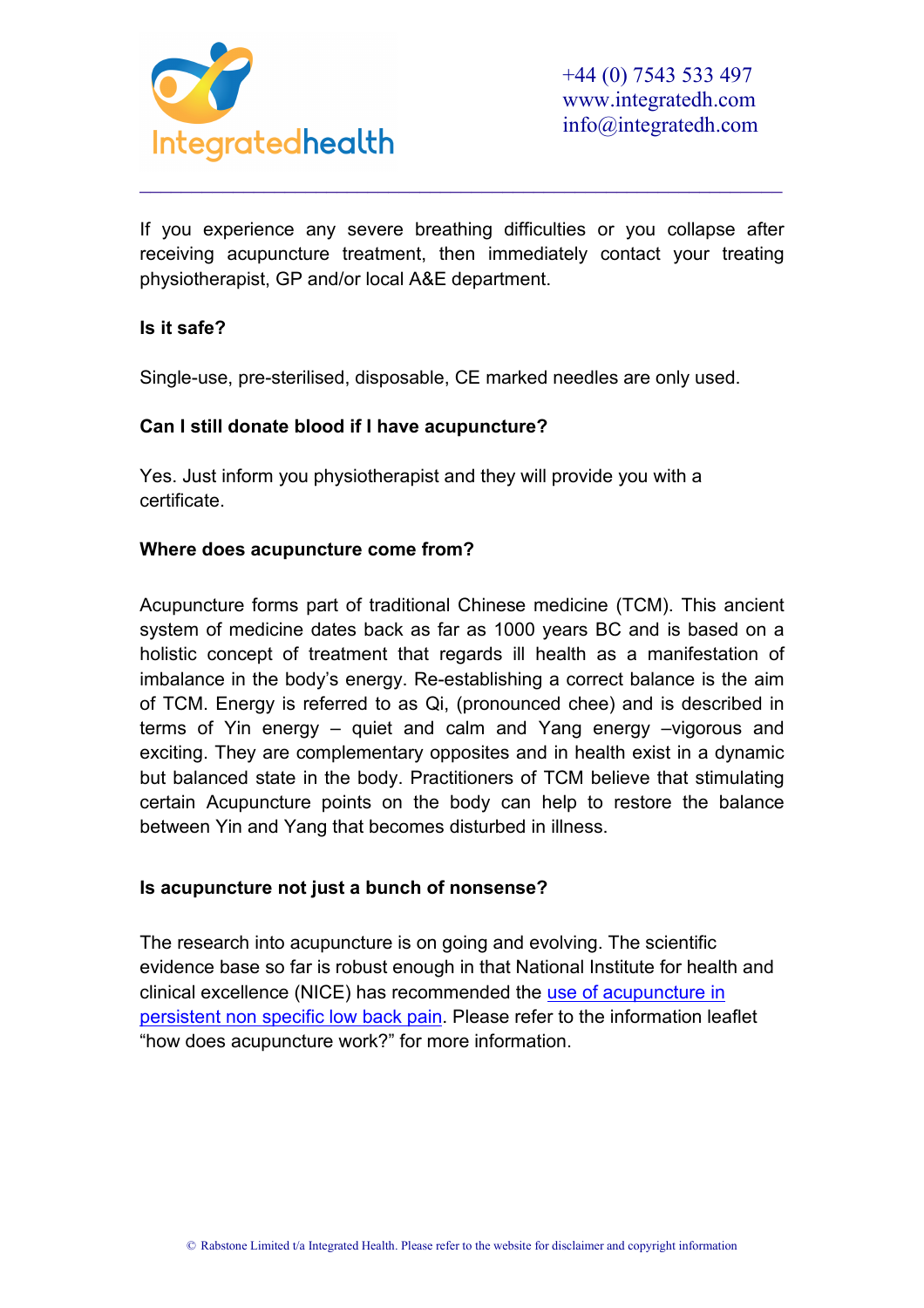

#### \_\_\_\_\_\_\_\_\_\_\_\_\_\_\_\_\_\_\_\_\_\_\_\_\_\_\_\_\_\_\_\_\_\_\_\_\_\_\_\_\_\_\_\_\_\_\_\_\_\_\_\_\_\_\_\_\_\_\_\_\_\_ **I am scared of needles?**

This is an understandable concern. Please bear in mind though that the acupuncture needle is significantly different in size, shape and structure to the (hypodermic) needle that is use when giving blood or receiving an injection. The acupuncture needle is smaller, thinner and does have a hollow centre so feels very different to a standard hypodermic syringe needle.

## **Is acupuncture better than other treatments?**

All treatments have their advantages and disadvantages and acupuncture is no different. Acupuncture is, however, distinct in its ability to promote healing even once the needle has been removed. Like all treatments, acupuncture is not a panacea and tends to be used in conjunction with other therapies, like exercise. Please refer to the information leaflet "how does acupuncture work?" for more information.

## **Are there different styles of acupuncture?**

Yes. There are different schools and styles of acupuncture and this influences the way in which acupuncture is delivered. Talk to your practitioner to find out more about his/her training.

### Conventional acupuncture

Conventional acupuncture involves the use of single-use, pre-sterilised disposable needles of varying widths, lengths and materials that pierce the skin at the acupuncture points. The physiotherapist will determine the locations of these points on the basis of an assessment. A number of needles may be used during each treatment, and these are typically left in position for between 20 and 30 minutes before being removed.

Trigger point acupuncture may also be used to facilitate relaxation in specific muscles following traumas, for longer-term unresolved muscle pain, or as a means of increasing muscle length in order to aid stretch and rehabilitation. In the latter case, the needle is inserted into the affected muscle until the tissue is felt to relax under the needle, which is then removed. Trigger point needling often produces an effect much more quickly, and therefore, does not require the 20–30-minute treatment time.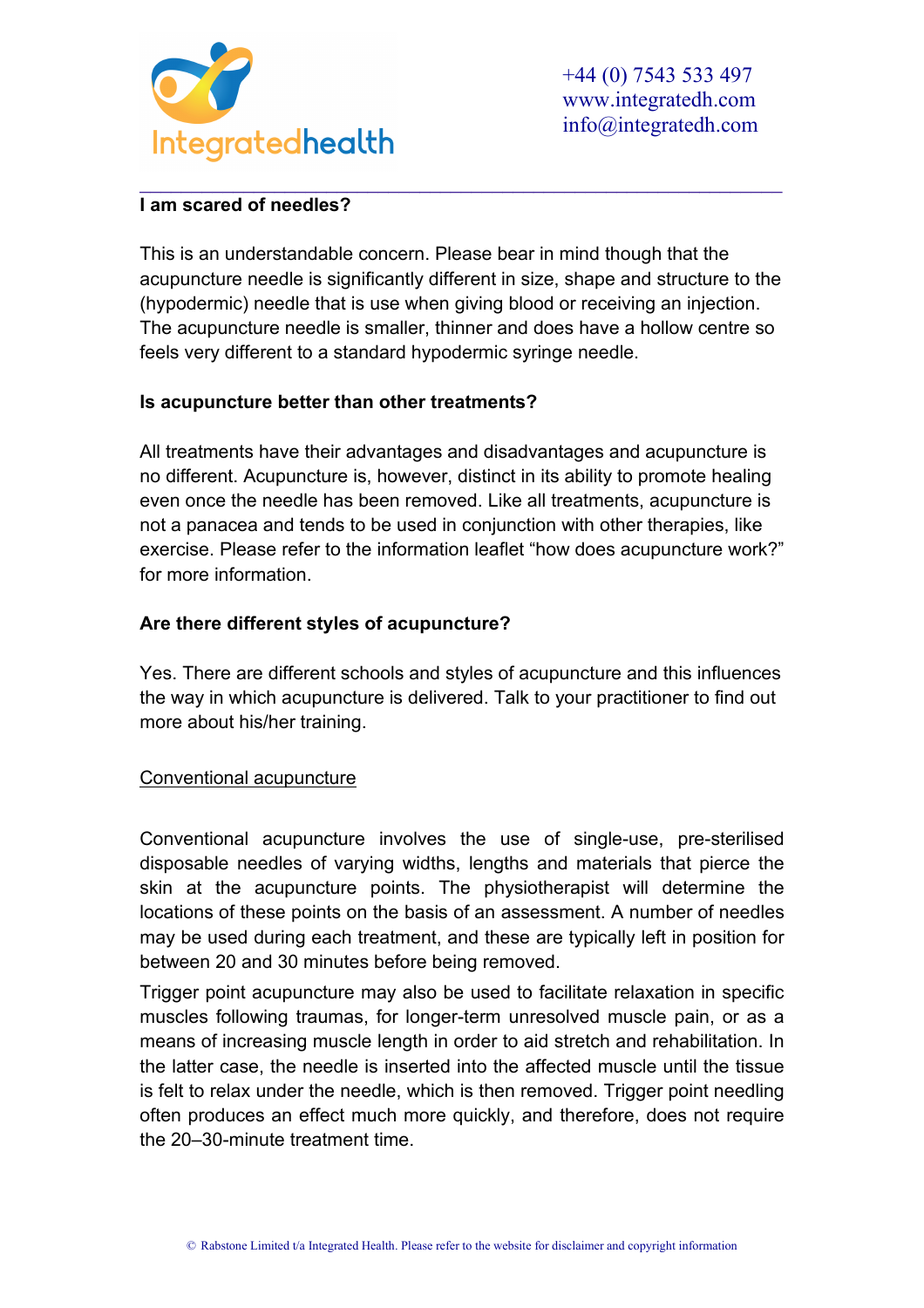

+44 (0) 7543 533 497 www.integratedh.com info@integratedh.com



aacp.org.uk

#### **Electroacupuncture**

Following a detailed assessment, inserted needles can be coupled to the electrodes of an electroacupuncture machine. These units are designed to deliver variable amplitudes and frequencies of electrical impulses. Lowfrequency electroacupuncture is intended to contribute to the mechanism of pain reduction, especially by stimulating chemicals in the brain that aid analgesia, relaxation and sleep.

This technique is particularly useful in chronic pain problems and solid research to supports its use. Your physiotherapist may use transcutaneous electrical nerve stimulation (TENS) machines over specific acupuncture points in order to help this mechanism and enhance pain modulation.



aacp.org.uk